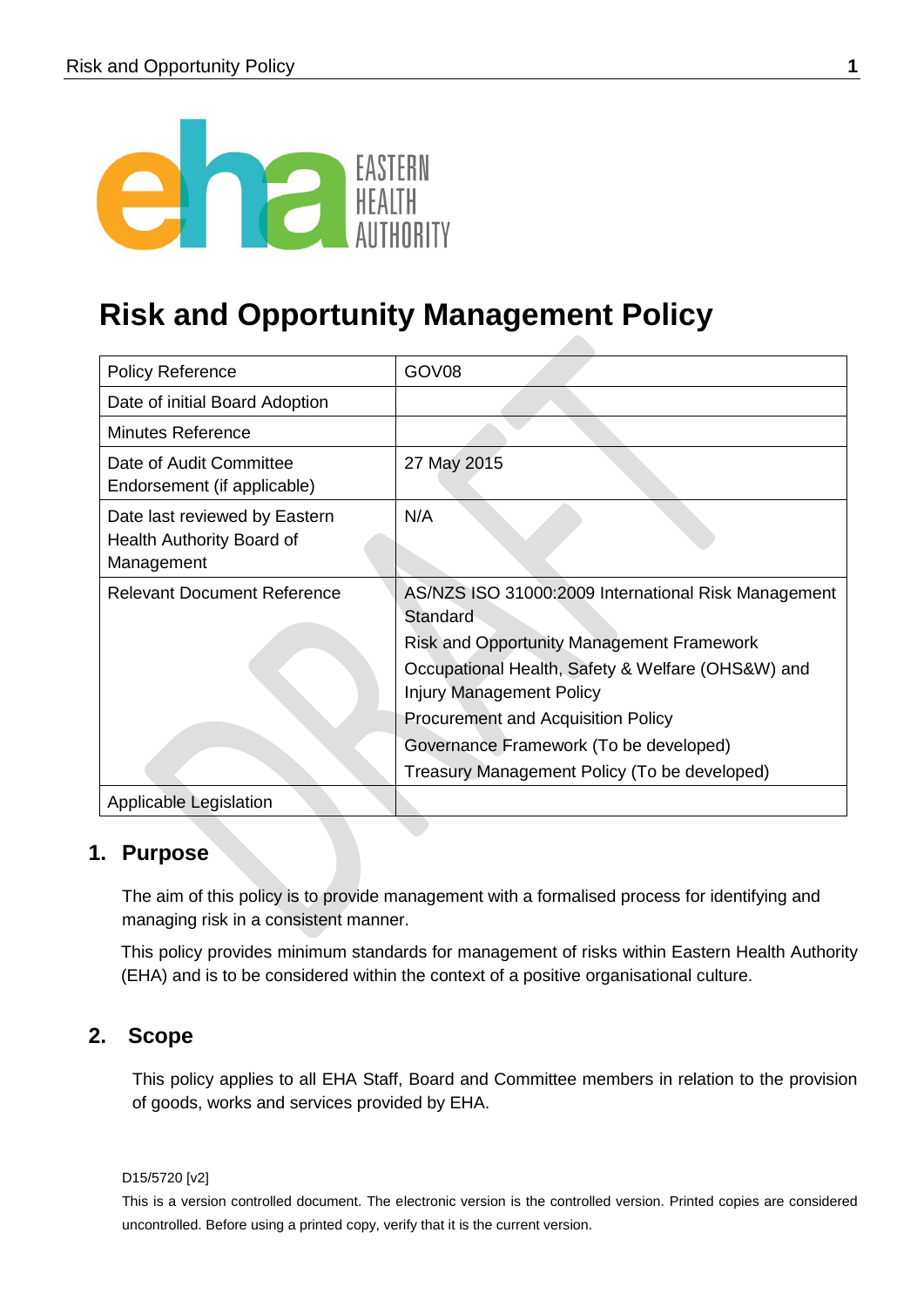# **3. Definitions**

Risk is defined as '"…the possibility of something happening that impacts on your objectives. It is the chance to either make a gain or a loss. It is measured in terms of likelihood and consequence."

Risk and Opportunity Management is described as "the planned and systematic approach used to identify, evaluate and manage the whole range of business risks and opportunities facing EHA".

# **4. Principles**

EHA understands that the effective management of risk:

- Is an integral part of sound governance and strategic planning
- Applies across all EHA activities
- Is implemented and integrated into EHA through the creation and continuous improvement of a
- framework
- Improves its ability to deliver services on behalf of its Constituent Councils
- -

# **5. Policy**

This policy is based on the practices and principles of risk management contained in International Standard AS/ NZS ISO 31000:2009. A Risk and Opportunity Management Framework has been developed in accordance with this Standard, to provide management with a formalised process for identifying and managing risk in a consistent manner.

EHA is committed to effective risk and opportunity management and this policy seeks to:

- Add value to all the activities of EHA
- Assist in achieving EHA's goals and deliver programs and services within a tolerable level of risk
- Embed risk and opportunity management into all our management activities, critical business systems and processes
- Ensure all risks are consistently assessed and managed within EHA's risk and opportunity framework
- Improve our ability to deliver community priorities, services delivery and outcomes for EHA;
- Maximise opportunities and minimise the impact and likelihood of risk
- Protect its employees, assets, liabilities and its community by avoiding or mitigating losses
- Provide greater certainty for our employees, stakeholders and the community in which we operate by understanding and managing our risks.

#### D15/5720 [v2]

This is a version controlled document. The electronic version is the controlled version. Printed copies are considered uncontrolled. Before using a printed copy, verify that it is the current version.